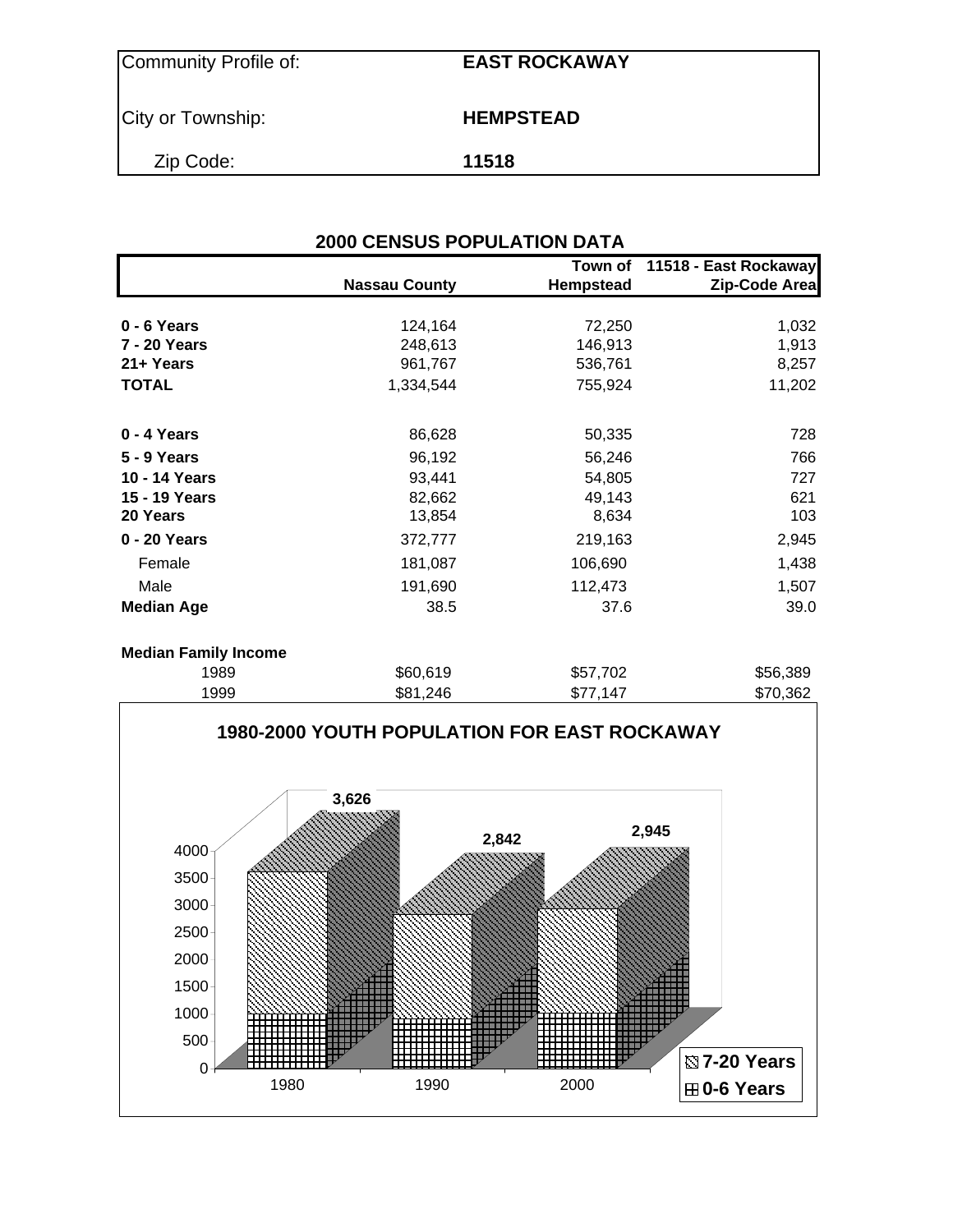# **2000 POPULATION PROJECTION DATA**

|                   | <b>Nassau County</b> | Town of<br><b>Hempstead</b> | 11518 - East Rockaway<br>Zip-Code Area |
|-------------------|----------------------|-----------------------------|----------------------------------------|
|                   |                      |                             |                                        |
| 0 - 6 Years       | 118,978              | 73,806                      | 891                                    |
| 7 - 20 Years      | 231,792              | 139,895                     | 2,090                                  |
| 21+ Years         | 978,505              | 557,917                     | 7,196                                  |
| <b>TOTAL</b>      | 1,329,275            | 771,618                     | 10,177                                 |
| $0 - 4$ Years     | 83,639               | 52,174                      | 621                                    |
| $5 - 9$ Years     | 90,106               | 55,438                      | 703                                    |
| 10 - 14 Years     | 82,042               | 49,470                      | 728                                    |
| 15 - 19 Years     | 79,040               | 47,058                      | 766                                    |
| 20 Years          | 15,943               | 9,563                       | 163                                    |
| $0 - 20$ Years    | 350,770              | 213,701                     | 2,981                                  |
| 900<br>800        |                      |                             |                                        |
|                   |                      | mmm                         | <b>Management</b>                      |
| 700               | X.                   |                             |                                        |
| 600               |                      | ×                           | ।<br>∡                                 |
|                   |                      |                             |                                        |
| 500               |                      |                             | $\mathbf{X} = 0.4$<br>$\Box$ 5-9       |
| 400               |                      |                             | <sup>■■■■■</sup> 10-14<br>15-19        |
| 300               |                      |                             |                                        |
| 200               |                      |                             |                                        |
| 100               |                      |                             |                                        |
| 0<br>2001<br>2002 | 2003<br>2004         | 2005<br>2006<br>2007        | 2008<br>2009<br>2010                   |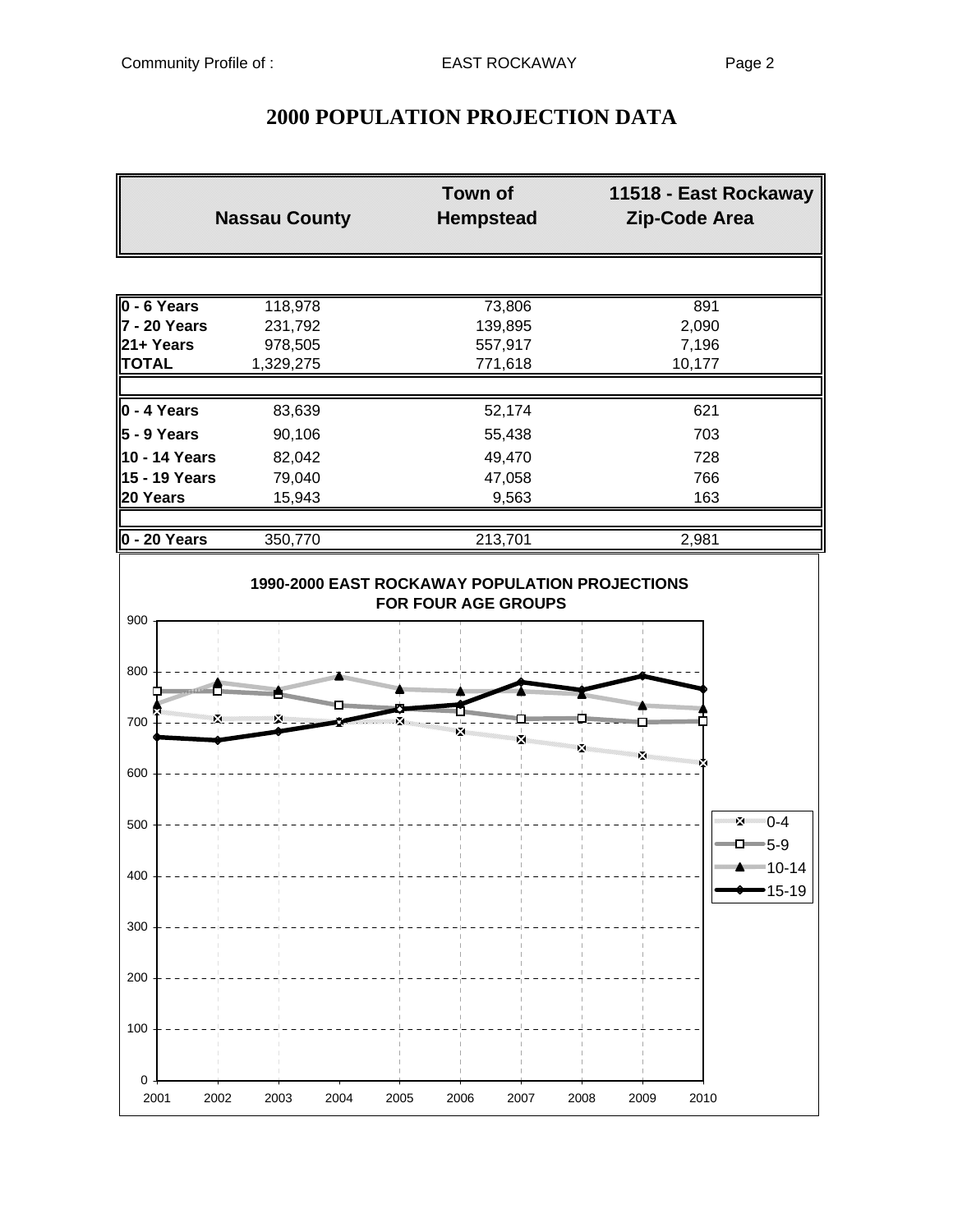## **TEMPORARY ASSISTANCE TO NEEDY FAMILIES (Formerly AFDC) (NUMBER OF INDIVIDUALS)** Town of 16-20 y Year Nassau County Hempstead Zip-Code Area 1985 15,963 11,783 120 1986 15,337 11,390 101 1987 13,321 9,981 87 1988 12,410 9,168 58 1989 11,950 8,943 55 1990 12,607 9,404 67 1991 15,317 11,504 91 1992 16,528 12,410 90 1993 20,129 15,031 128 1994 20,622 15,217 125 1995 20,229 14,981 105 1996 17,800 13,309 78 1997 14,940 11,219 64 1998 12,706 9,651 50 1999 10,825 8,265 57 **1987-1999 EAST ROCKAWAY, NASSAU COUNTY AND TOWN OF HEMPSTEAD AFDC RATES PER 1000 RESIDENTS** 25.00 20.00 Rate Per 1,000 **Rate Per 1,000**15.00 **Allignation** زائلته 10.00 أأيم ₩₩ 5.00 0.00 <sup>1987</sup> <sup>1988</sup> <sup>1989</sup> <sup>1990</sup> <sup>1991</sup> <sup>1992</sup> <sup>1993</sup> <sup>1994</sup> <sup>1995</sup> <sup>1996</sup> <sup>1997</sup> <sup>1998</sup> <sup>1999</sup> **Nassau County Hempstead Town 16-20 y**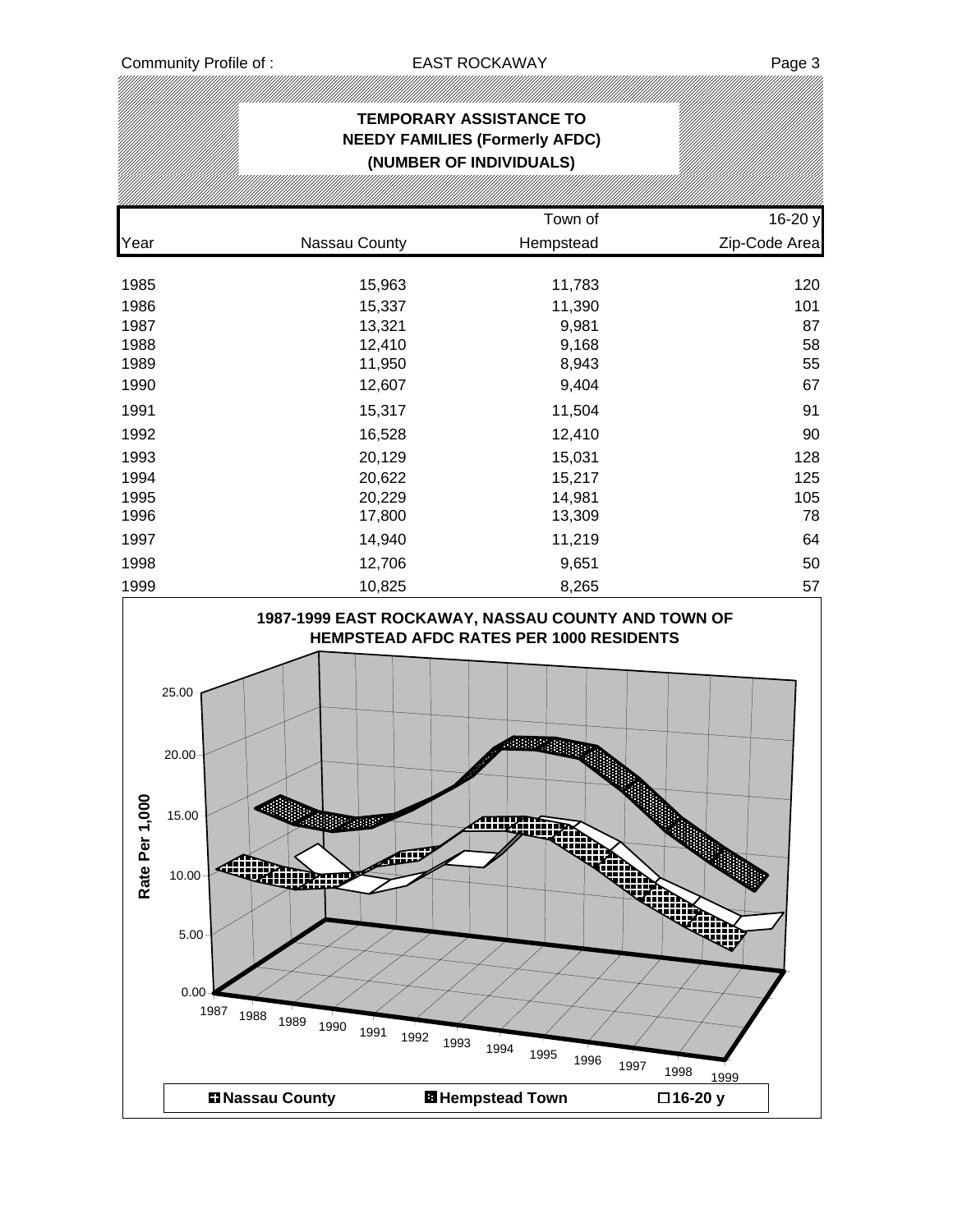#### **11518 ZIP-CODE AREA RESIDENT YOUTH OFFENSES**

|      |                | 7-15 Years Old     |               |                         |
|------|----------------|--------------------|---------------|-------------------------|
|      |                | <b>Station</b>     | Subjects of   |                         |
| Year | <b>Arrests</b> | <b>Adjustments</b> | Investigation | <b>Totals</b>           |
| 1990 | 11             | 27                 | 7             | 45                      |
| 1991 | 11             | 25                 | 6             | 42                      |
| 1992 | 3              | 42                 | 11            | 56                      |
| 1993 | 12             | 38                 | 14            | 64                      |
| 1994 | 20             | 49                 | 17            | 86                      |
| 1995 | 12             | 25                 | 10            | 47                      |
| 1996 | 12             | 11                 | 7             | 30                      |
| 1997 | 12             | 17                 | 6             | 35                      |
|      |                |                    |               |                         |
|      |                | 16-20 Years Old    |               |                         |
|      |                | Subjects of        |               | <b>All Ages</b>         |
| Year | <b>Arrests</b> | Investigation      | <b>Totals</b> | <b>Total Incidents*</b> |
| 1990 | 21             | $\overline{7}$     | 28            | 74                      |
| 1991 | 19             | 12                 | 31            | 73                      |
| 1992 | 24             | 4                  | 28            | 84                      |
| 1993 | 26             | 14                 | 40            | 106                     |
| 1994 | 20             | 19                 | 39            | 125                     |
| 1995 | 18             | 18                 | 36            |                         |
| 1996 | 38             | 24                 | 62            | 83<br>92                |



\* Total incidents include arrests, station adjustments and subjects of investigation for 1988 - 1995. Subjects were not available prior to 1988. Youth offense data does not include data on convictions following from some of these arrests.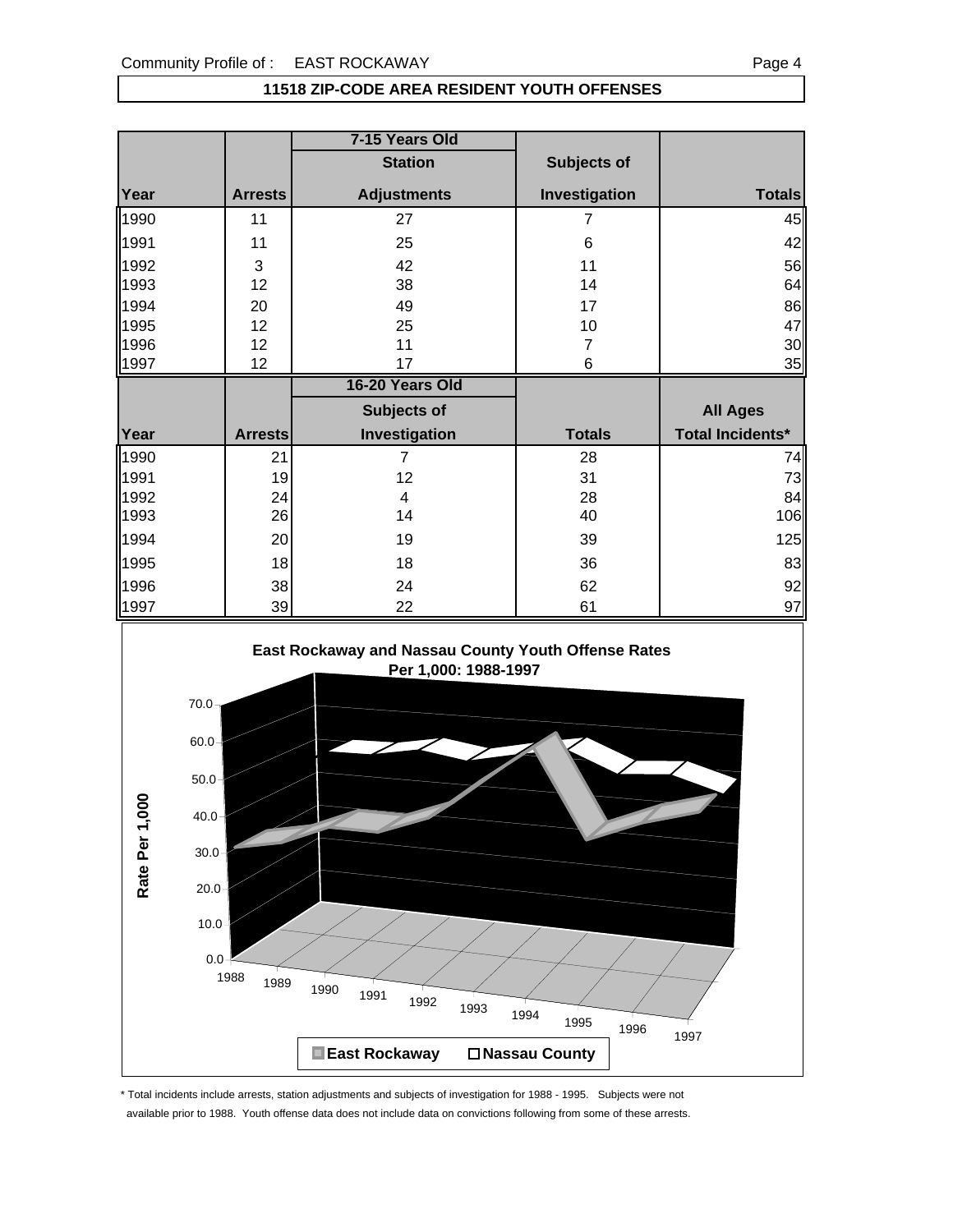Community Profile of : EAST ROCKAWAY COMMUNITY Page 5

|                                                                                           | 11518 ZIP-CODE AREA RESIDENT YOUTH OFFENSES |                                                                   |                                             |                       |              |                                                   |              |              |  |
|-------------------------------------------------------------------------------------------|---------------------------------------------|-------------------------------------------------------------------|---------------------------------------------|-----------------------|--------------|---------------------------------------------------|--------------|--------------|--|
| Youth Offense Rate Per 1000 Resident Youth<br><b>For Combined Offense Types and Total</b> |                                             |                                                                   |                                             |                       |              |                                                   |              |              |  |
|                                                                                           | Drug &                                      | <b>Violent &amp;</b>                                              |                                             |                       |              | <b>Criminal</b>                                   |              |              |  |
| Year                                                                                      |                                             | Alcohol Threatening                                               | <b>Property</b>                             | <b>Status</b>         | <b>Theft</b> | <b>Nonconf</b>                                    | <b>Other</b> | <b>Total</b> |  |
| 1990                                                                                      | 4.7                                         | 8.9                                                               | 12.5                                        | 0.5                   | 8.9          | 2.6                                               | 0.5          | 38.6         |  |
| 1991                                                                                      | 1.1                                         | 11.6                                                              | 7.9                                         | 4.2                   | 8.4          | 0.5                                               | 3.7          | 38.5         |  |
| 1992                                                                                      | 3.1                                         | 11.9                                                              | 15.6                                        | 3.1                   | 7.3          | 1.6                                               | 0.0          | 43.6         |  |
| 1993                                                                                      | 7.2                                         | 10.7                                                              | 17.4                                        | 2.6                   | 10.2         | 2.0                                               | 3.6          | 54.2         |  |
| 1994                                                                                      | 3.6                                         | 22.0                                                              | 14.9                                        | 6.7                   | 3.1          | 4.1                                               | 9.7          | 64.1         |  |
| 1995                                                                                      | 3.5                                         | 14.1                                                              | 7.5                                         | 3.0                   | 6.0          | 1.5                                               | 6.0          | 41.7         |  |
| 1996                                                                                      | 4.6                                         | 12.9                                                              | 8.7                                         | 3.1                   | 10.8         | 0.5                                               | 6.7          | 47.3         |  |
| 1997                                                                                      | 9.5                                         | 6.3                                                               | 7.9                                         | 9.5                   | 12.2         | 0.0                                               | 5.8          | 51.3         |  |
|                                                                                           |                                             |                                                                   | <b>For Combined Offense Types and Total</b> | <b>Youth Offenses</b> |              |                                                   |              |              |  |
|                                                                                           |                                             |                                                                   |                                             |                       |              |                                                   |              |              |  |
|                                                                                           | Drug &                                      | <b>Violent &amp;</b>                                              |                                             |                       |              | <b>Criminal</b>                                   |              |              |  |
| Year                                                                                      |                                             | <b>Alcohol Threatening</b>                                        | <b>Property</b>                             | <b>Status</b>         | <b>Theft</b> | <b>Nonconf</b>                                    | <b>Other</b> | <b>Total</b> |  |
| 1990                                                                                      | 9                                           | 17                                                                | 24                                          |                       | 17           | 5                                                 |              | 74           |  |
| 1991                                                                                      | $\overline{2}$                              | 22                                                                | 15                                          | 8                     | 16           | 1                                                 | 7            | 73           |  |
| 1992                                                                                      | 6                                           | 23                                                                | 30                                          | 6                     | 14           | 3                                                 | 0            | 84           |  |
| 1993                                                                                      | 14                                          | 21                                                                | 34                                          | 5                     | 20           | 4                                                 | 7            | 106          |  |
| 1994                                                                                      | $\overline{7}$                              | 43                                                                | 29                                          | 13                    | 6            | 8                                                 | 19           | 125          |  |
| 1995                                                                                      | $\overline{7}$                              | 28                                                                | 15                                          | 6                     | 12           | 3                                                 | 12           | 83           |  |
| 1996                                                                                      | 9                                           | 25                                                                | 17                                          | 6                     | 21           | 1                                                 | 13           | 92           |  |
| 1997                                                                                      | 18                                          | 12                                                                | 15                                          | 18                    | 23           | 0                                                 | 11           | 97           |  |
| 25.0                                                                                      |                                             | 1990-1997 Violent & Threatening, and Drug & Alcohol Youth Offense | Rates in East Rockaway and Nassau County    |                       |              |                                                   |              |              |  |
| 20.0                                                                                      |                                             |                                                                   |                                             |                       |              |                                                   |              |              |  |
| Rate Per 1,000<br>5.0                                                                     |                                             |                                                                   |                                             |                       |              |                                                   |              |              |  |
| 10.0                                                                                      |                                             |                                                                   |                                             |                       |              |                                                   |              |              |  |
| 5.0                                                                                       |                                             |                                                                   |                                             |                       |              |                                                   |              |              |  |
| 0.0                                                                                       |                                             |                                                                   |                                             |                       |              |                                                   |              |              |  |
|                                                                                           | 1990                                        | 1991<br>1992<br>-⊠ Nassau County Alc/Drug /k                      | 1993                                        | 1994                  |              | 1996<br>1995<br>-D-Nassau County Violent/Threat/k |              | 1997         |  |
|                                                                                           |                                             | <b>-X</b> East Rockaway Alc/Drug/k                                |                                             |                       |              | -D-East Rockaway Violent/Threat/k                 |              |              |  |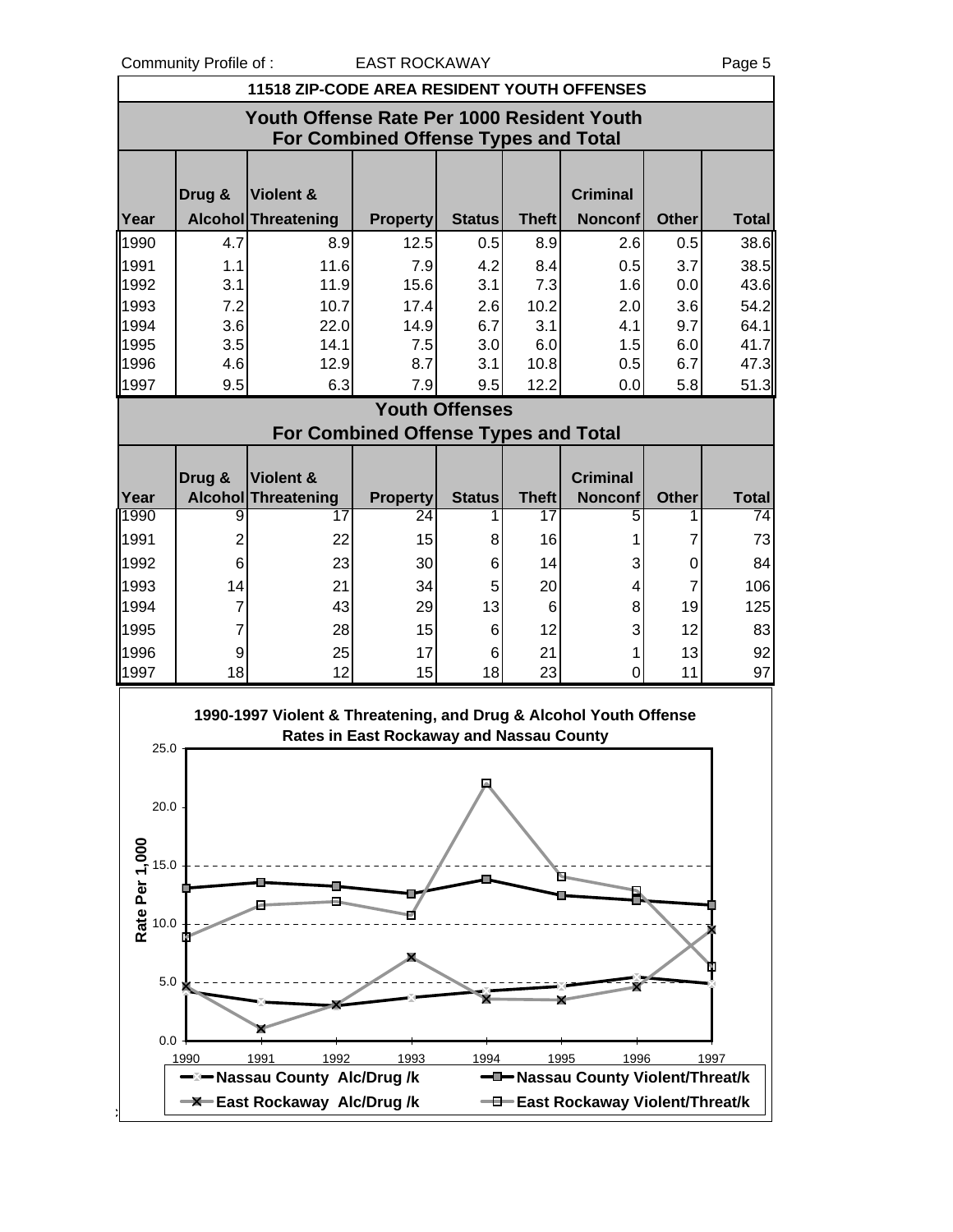

"Other" communities include Atlantic Beach, Freeport, Garden City, W Hempstead, Malverne, Inwood and Westbury. Each community comprises less than 2% of total offenses.



 "Other" communities include Hempstead, Long Beach, Valley Stream, Suffolk, Rockville Centre, and Farmingdale. Each comprises less than 2% of all East Rockaway offenses.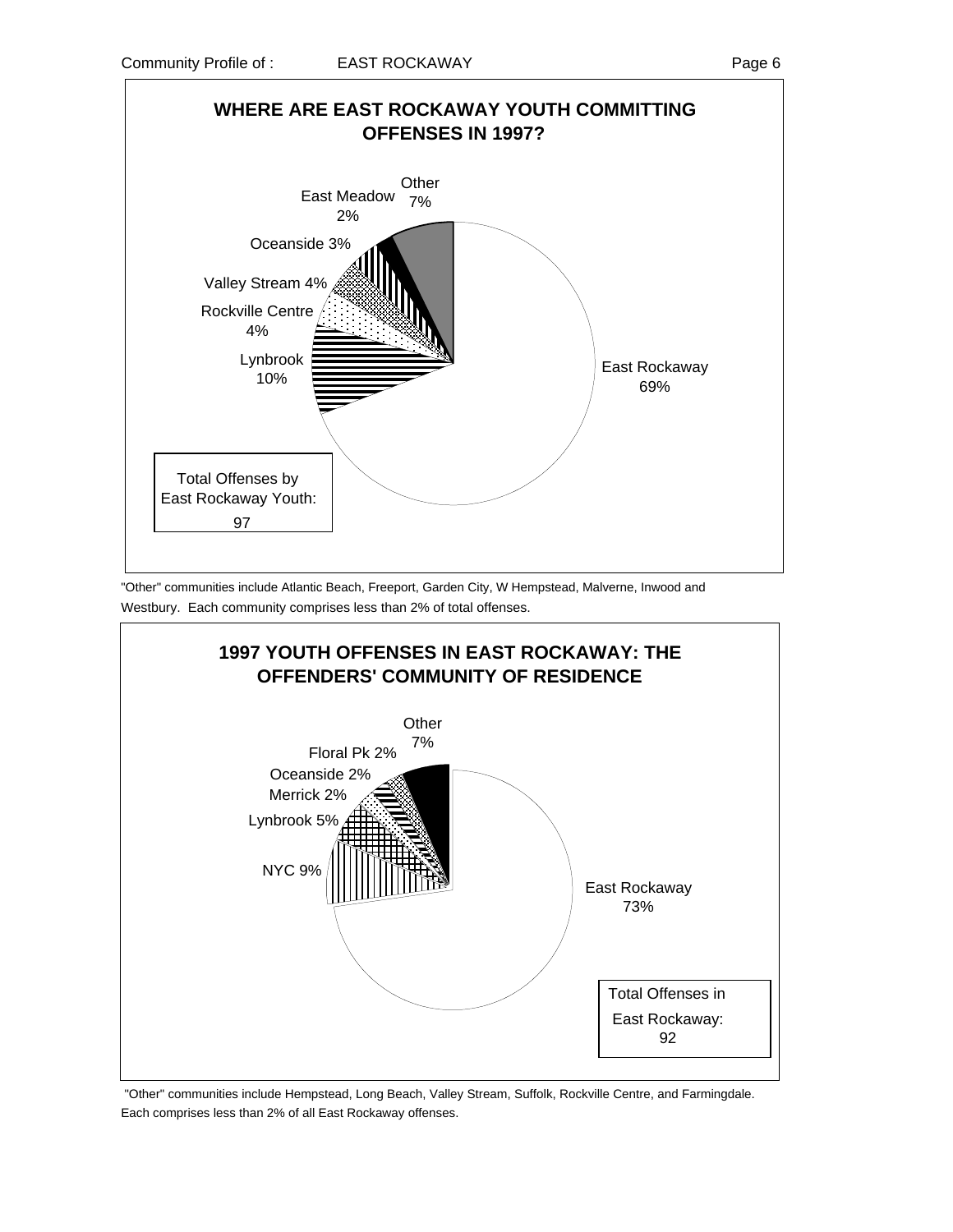|                      |                |                |                |               |                |                |                | 1991-97   |
|----------------------|----------------|----------------|----------------|---------------|----------------|----------------|----------------|-----------|
|                      |                |                |                |               |                |                |                | Percent   |
| Age                  | 1991           | 1992           | 1993           | 1994          | 1995           | 1996           | 1997           | Change    |
| 10 Yr & Less         | $\overline{0}$ | $\overline{0}$ | $\overline{0}$ |               | $\Omega$       | $\overline{0}$ |                |           |
| $\frac{0}{0}$        | 0.0%           | 0.0%           | 0.0%           | 8.3%          | 0.0%           | 0.0%           | 5.9%           |           |
| 11 to 12             | $\overline{1}$ | $\Omega$       | $\overline{4}$ | $\mathbf{1}$  | $\Omega$       | $\Omega$       |                | 0 -100.0% |
| $\frac{0}{0}$        | 16.7%          | 0.0%           | 44.4%          | 8.3%          | 0.0%           | 0.0%           | 0.0%           |           |
| $\overline{13}$      | $\overline{2}$ | $\Omega$       | $\overline{4}$ | 1             | 1              | $\Omega$       | $\overline{2}$ | 0.0%      |
| $\%$                 | 33.3%          | 0.0%           | 44.4%          | 8.3%          | 16.7%          | 0.0%           | 11.8%          |           |
| 14                   | $\mathbf{1}$   | $\overline{4}$ | $\Omega$       | $\mathbf{1}$  | $\Omega$       | $\overline{2}$ |                | 3 200.0%  |
| $\%$                 | 16.7%          | 66.7%          | 0.0%           | 8.3%          | 0.0%           | 33.3%          | 17.6%          |           |
| 15                   | 1              | 1              | $\Omega$       | 3             | $\overline{2}$ | 2              | 6              | 500.0%    |
| %                    | 16.7%          | 16.7%          | 0.0%           | 25.0%         | 33.3%          | 33.3%          | 35.3%          |           |
| 16                   | $\mathbf 1$    | $\mathbf 1$    | $\Omega$       | $\mathcal{R}$ | $\overline{2}$ | $\overline{2}$ | 3              | 200.0%    |
| $\%$                 | 16.7%          | 16.7%          | 0.0%           | 25.0%         | 33.3%          | 33.3%          | 17.6%          |           |
| 17 <sub>1</sub>      | $\Omega$       | $\Omega$       | 1              | $\mathbf 1$   | $\Omega$       | $\Omega$       | 1              |           |
| $\%$                 | 0.0%           | 0.0%           | 11.1%          | 8.3%          | 0.0%           | 0.0%           | 5.9%           |           |
| 18                   | $\Omega$       | $\Omega$       | $\Omega$       | $\Omega$      | $\mathbf 1$    | $\Omega$       | $\Omega$       |           |
| $\frac{0}{6}$        | 0.0%           | 0.0%           | 0.0%           | 0.0%          | 16.7%          | 0.0%           | 0.0%           |           |
| 19 to 20             | $\overline{0}$ | $\Omega$       | $\Omega$       | 1             | $\Omega$       | $\Omega$       | 1              |           |
| %                    | 0.0%           | 0.0%           | 0.0%           | 8.3%          | 0.0%           | 0.0%           | 5.9%           |           |
| <b>East Rockaway</b> |                |                |                |               |                |                |                |           |
| <b>Total</b>         | - 6            | 6              | 9              | 12            | 6              | 6              | 17             | 183.3%    |
| Rate Per 1,000       | 3.0            | 3.0            | 4.4            | 5.8           | 2.9            | 2.9            | 8.2            | 170.7%    |
| <b>Nassau County</b> |                |                |                |               |                |                |                |           |
| Rate Per 1,000       | 5.19           | 6.63           | 8.98           | 8.68          | 7.52           | 7.23           | 7.30           | 40.5%     |

#### **Resident East Rockaway Runaway and Homeless Youth by Age Group**

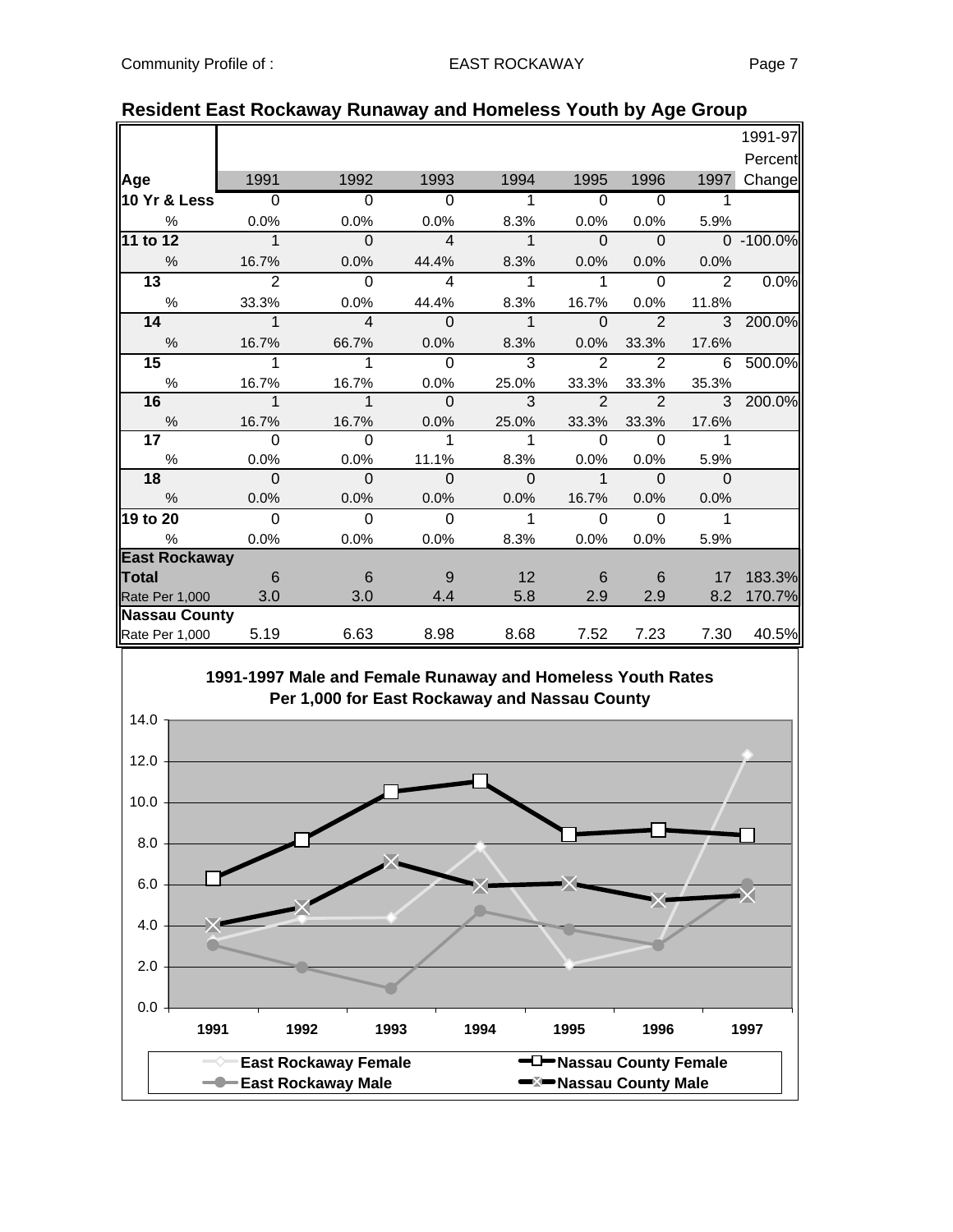#### Community Profile of : The South of the EAST ROCKAWAY Fage 8

#### **PUBLIC SCHOOL ENROLLMENT IN EAST ROCKAWAY UFSD**

|      | European          | African                                               |          | Asian    | Native   |          |       |
|------|-------------------|-------------------------------------------------------|----------|----------|----------|----------|-------|
| Year | American          | American                                              | Latino   | American | American | Total    |       |
|      |                   |                                                       |          |          |          |          |       |
| 1987 | 1,157             | 0                                                     | 23       | 9        | 0        | 1,189    |       |
| 1988 | 1,079             |                                                       | 36       | 14       | 0        | 1,130    |       |
| 1989 | 1,062             | 3                                                     | 31       | 17       | 0        | 1,113    |       |
| 1990 | 1,037             | 6                                                     | 43       | 18       | 0        | 1,104    |       |
| 1991 | 1,045             | 8                                                     | 41       | 22       | 1        | 1,117    |       |
| 1992 | 1,076             | 13                                                    | 44       | 1        | 16       | 1,150    |       |
| 1993 | 1,063             | 10                                                    | 45       | 15       | 0        | 1,131    |       |
| 1994 | 1,080             | 10                                                    | 58       | 23       | 0        | 1,171    |       |
| 1995 | 1,090             | 12                                                    | 67       | 31       | 0        | 1,200    |       |
| 1996 | 1,135             | 16                                                    | 48       | 31       | 0        | 1,230    |       |
| 1997 | 1,122             | 13                                                    | 44       | 38       | 0        | 1,217    |       |
| 1998 | 1,095             | 13                                                    | 66       | 44       | 0        | 1,218    |       |
| 1999 | 1,122             | 9                                                     | 66       | 45       |          | 1,243    |       |
|      |                   | Net Change in School Enrollment Between 1987 and 1999 |          |          |          |          |       |
|      |                   | European                                              | African  |          | Asian    | Native   |       |
|      | 1987-99           | American                                              | American | Latino   | American | American | Total |
|      | Change in Number  | $-35$                                                 | 9        | 43       | 36       | 1        | 54    |
|      | Change as Percent | -3%                                                   |          | 187%     | 400%     |          | 5%    |

| Net Change in School Enrollment Between 1993 and 1999 |         |          |          |        |          |               |        |
|-------------------------------------------------------|---------|----------|----------|--------|----------|---------------|--------|
|                                                       |         | European | African  |        | Asian    | <b>Native</b> |        |
|                                                       | 1993-99 | American | American | Latino | American | American      | ⊺otall |
| Change in Number                                      |         | 59       | - 1      | 21     | 30       |               | 112    |
| Change as Percent                                     |         | 6%       | $-10%$   | 47%    | 200%     |               | 10%    |



\* The Native American percent increase is omitted from this chart because enrollment changes that begin or end with 10 or fewer students distort comparisons among the various enthic groups.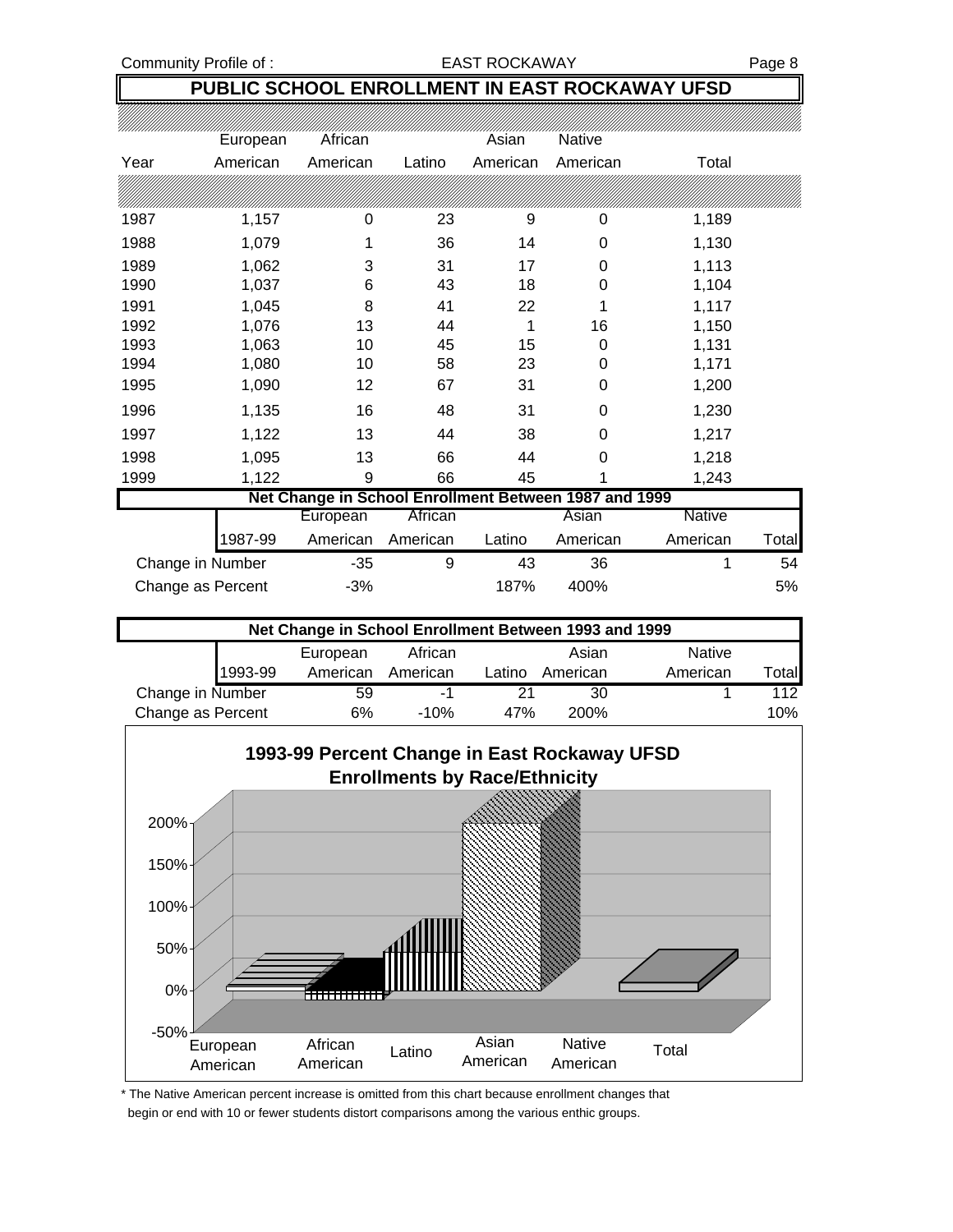### **REPORTED LIMITED ENGLISH PROFICIENT ENGLISH LANGUAGE LEARNERS (LEP/ELLs) IN EAST ROCKAWAY UFSD\***

|                                                                               | Reported Number and Percent of LEP/ELL Students in East Rockaway UFSD,<br><b>Hempstead Town and Nassau County</b> |                         |               |                         |         |                         |  |  |  |
|-------------------------------------------------------------------------------|-------------------------------------------------------------------------------------------------------------------|-------------------------|---------------|-------------------------|---------|-------------------------|--|--|--|
|                                                                               |                                                                                                                   |                         |               |                         |         |                         |  |  |  |
| <b>Town of Hempstead</b><br><b>East Rockaway UFSD</b><br><b>Nassau County</b> |                                                                                                                   |                         |               |                         |         |                         |  |  |  |
| Year                                                                          | <b>Number</b>                                                                                                     | <b>Percent of</b>       | <b>Number</b> | <b>Percent of</b>       |         | Number Percent of       |  |  |  |
|                                                                               |                                                                                                                   | <b>Total Enrollment</b> |               | <b>Total Enrollment</b> |         | <b>Total Enrollment</b> |  |  |  |
| 1992                                                                          | 605                                                                                                               | 10.1%                   | 3,240         | 3.2%                    | 6,044   | 3.5%                    |  |  |  |
| 1993                                                                          | 655                                                                                                               | 10.7%                   | 3,875         | 3.7%                    | 6,963   | 4.0%                    |  |  |  |
| 1994                                                                          | 868                                                                                                               | 13.5%                   | 4,271         | 4.1%                    | 7,492   | 4.2%                    |  |  |  |
| 1995                                                                          | 1000                                                                                                              | 15.4%                   | 4,674         | 4.3%                    | 7,823   | 4.3%                    |  |  |  |
| 1996                                                                          | 880                                                                                                               | 13.1%                   | 4,847         | $4.4\%$                 | 8,276   | 4.5%                    |  |  |  |
| 1997                                                                          | 988                                                                                                               | 14.4%                   | 5,532         | 4.9%                    | 9,219   | 4.9%                    |  |  |  |
| 1998                                                                          | 998                                                                                                               | 13.8%                   | 5,878         | 5.1%                    | 9,353   | 4.8%                    |  |  |  |
| 1999                                                                          | 1057                                                                                                              | 14.8%                   | 6,134         | 5.2%                    | 10,077  | 5.1%                    |  |  |  |
| 1999 Total                                                                    |                                                                                                                   |                         |               |                         |         |                         |  |  |  |
| Enrollment                                                                    | 1,243                                                                                                             |                         | 117,036       |                         | 195,804 |                         |  |  |  |
| l1992 - 1999<br>% Change                                                      | 74.7%                                                                                                             |                         | 89.3%         |                         | 66.7%   |                         |  |  |  |

\* In the 1998-1999 school year, there were 77 different languages spoken by students enrolled

in Nassau County public schools.



\*\* The annual number of reported LEP/ELLs enrollment is based upon the number of Limited English Proficient English Language Learners in the local district as reported on the State Education Department/ The University of the State of New York, Commissioners Regulations Part 154 Application.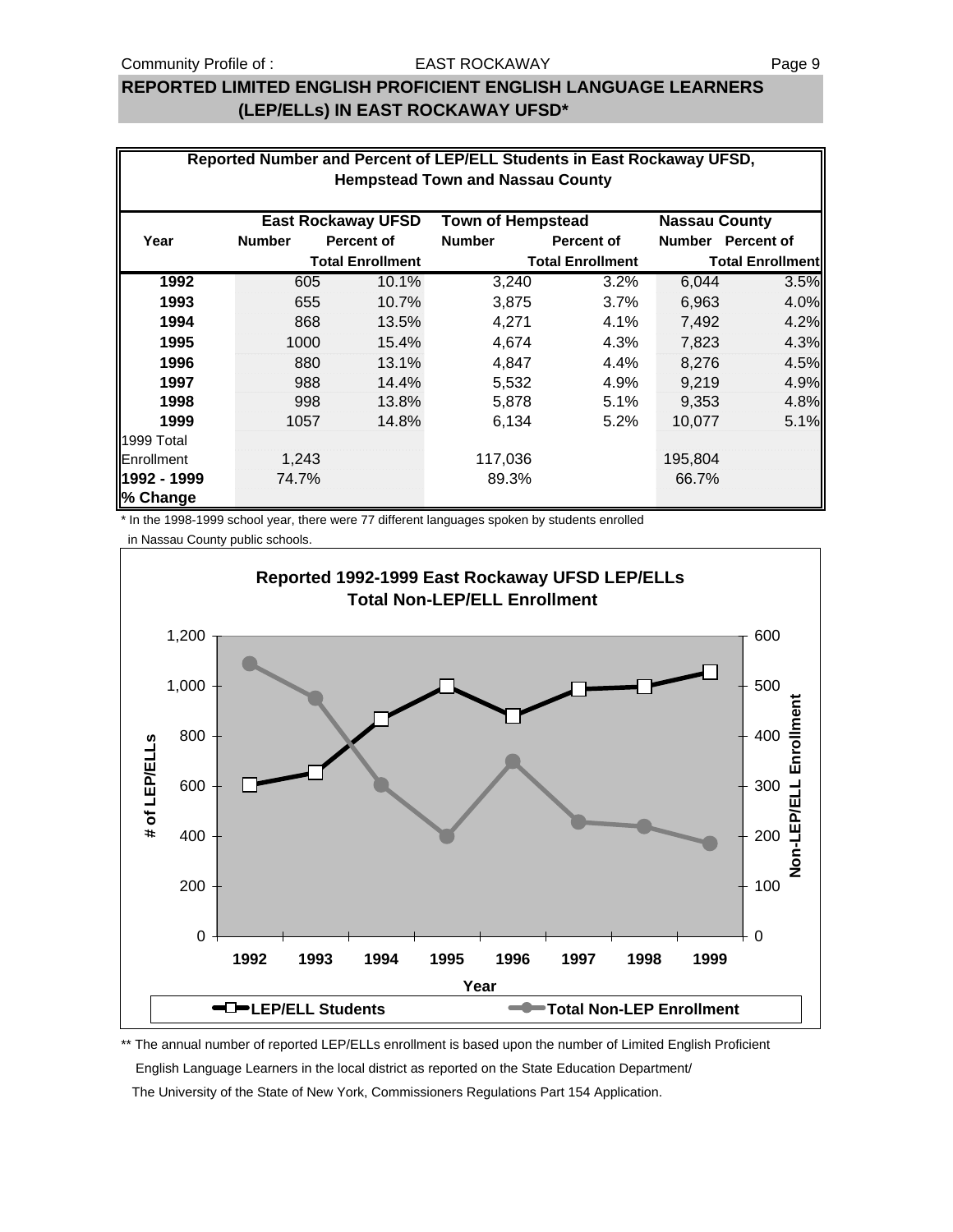Community Profile of : EAST ROCKAWAY COMMUNITY Page 10

|      | Dropouts in East Rockaway UFSD, Town of Hempstead, and Nassau County |            |          |          |                                                       |          |  |  |
|------|----------------------------------------------------------------------|------------|----------|----------|-------------------------------------------------------|----------|--|--|
|      |                                                                      |            |          |          |                                                       |          |  |  |
|      |                                                                      |            |          |          | DROPOUT NUMBERS & PERCENTS OF HIGH SCHOOL ENROLLMENT* |          |  |  |
| Year | District-#                                                           | District-% | Town-#** | Town-%** | County-#                                              | County-% |  |  |
|      |                                                                      |            |          |          |                                                       |          |  |  |
| 1987 | 11                                                                   | 3.2        | 898      | 2.4      | 1284                                                  | 2.0      |  |  |
| 1988 | 6                                                                    | 1.7        | 759      | 2.2      | 1177                                                  | 2.0      |  |  |
| 1989 | 7                                                                    | 2.0        | 654      | 2.0      | 932                                                   | 1.7      |  |  |
| 1990 | 3                                                                    | 1.0        | 546      | 1.8      | 759                                                   | 1.4      |  |  |
| 1991 | 3                                                                    | 1.0        | 432      | 1.4      | 613                                                   | 1.2      |  |  |
| 1992 | 4                                                                    | 1.3        | 483      | 1.6      | 654                                                   | 1.2      |  |  |
| 1993 | $\overline{2}$                                                       | 0.7        | 484      | 1.6      | 630                                                   | 1.2      |  |  |
| 1994 | 3                                                                    | 0.9        | 533      | 1.7      | 724                                                   | 1.4      |  |  |
| 1995 | $\overline{2}$                                                       | 0.6        | 395      | 1.3      | 531                                                   | 1.0      |  |  |
| 1996 | $\overline{2}$                                                       | 0.6        | 337      | 1.1      | 477                                                   | 0.9      |  |  |
| 1997 | 2                                                                    | 0.6        | 358      | 1.1      | 479                                                   | 0.9      |  |  |
| 1998 | 1                                                                    | 0.3        | 330      | 1.0      | 489                                                   | 0.9      |  |  |

\*Dropout Rate = Dropouts divided by 9-12 grade enrollment including ungraded secondary enrollment. A dropout is defined as any pupil who left school prior to graduation & did not enter another school or program leading to a GED.



\*\*Town data based on a weighted average of communities which are fully or partially located within town boundaries.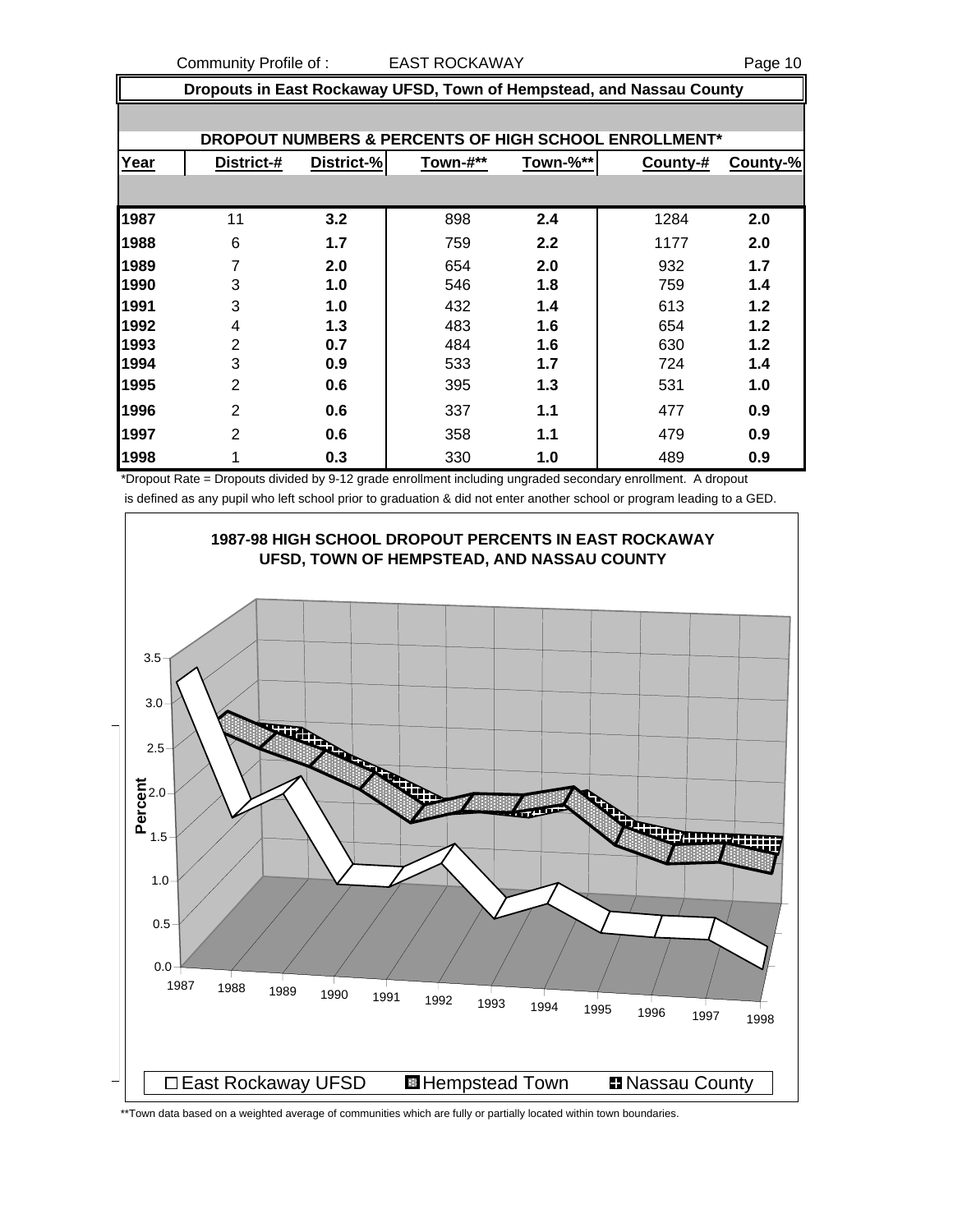|                                                                                     | 1982-97 Total Births & Fertility Rates For East Rockaway 11518<br>Nassau County and New York State* |              |                                                                |                      |                    |              |                       |              |
|-------------------------------------------------------------------------------------|-----------------------------------------------------------------------------------------------------|--------------|----------------------------------------------------------------|----------------------|--------------------|--------------|-----------------------|--------------|
|                                                                                     | <b>East Rockaway</b>                                                                                |              |                                                                | <b>Nassau County</b> |                    |              | <b>New York State</b> |              |
|                                                                                     |                                                                                                     | Fertility    |                                                                |                      | Fertility          |              |                       | Fertility    |
| Year                                                                                | Births**                                                                                            | Rate         |                                                                | <b>Births</b>        | Rate               |              | <b>Births</b>         | Rate         |
| 1982                                                                                | 150                                                                                                 | 51.8         |                                                                | 14,342               | 49.0               |              | 246,889               | 59.6         |
| 1983                                                                                | 148                                                                                                 | 51.6         |                                                                | 14,541               | 49.8               |              | 248,222               | 59.6         |
| 1984                                                                                | 139                                                                                                 | 49.2         |                                                                | 14,758               | 50.6               |              | 250,436               | 59.9         |
| 1985                                                                                | 139                                                                                                 | 49.9         |                                                                | 15,247               | 52.3               |              | 258,826               | 61.6         |
| 1986                                                                                | 137                                                                                                 | 50.0         |                                                                | 15,567               | 53.5               |              | 263,045               | 62.3         |
| 1987<br>1988                                                                        | 149<br>161                                                                                          | 54.9<br>60.5 |                                                                | 16,504<br>17,072     | 56.8<br>58.8       |              | 271,355<br>279,976    | 64.0<br>65.8 |
| 1989                                                                                | 166                                                                                                 | 63.1         |                                                                | 17,700               | 61.1               |              | 290,528               | 67.9         |
| 1990                                                                                | 166                                                                                                 | 64.1         |                                                                | 18,180               | 62.8               |              | 297,468               | 69.3         |
| 1991                                                                                | 161                                                                                                 | 61.7         |                                                                | 17,864               | 62.2               |              | 292,523               | 68.1         |
| 1992                                                                                | 158                                                                                                 | 61.2         |                                                                | 18,065               | 63.3               |              | 287,531               | 67.2         |
| 1993                                                                                | 151                                                                                                 | 59.2         |                                                                | 17,931               | 63.2               |              | 282,377               | 66.3         |
| 1994                                                                                | 147                                                                                                 | 58.7         |                                                                | 17,903               | 64.6               |              | 277,945               | 65.6         |
| 1995                                                                                | 144                                                                                                 | 58.7         |                                                                | 18,084               | 66.0               |              | 271,042               | 64.3         |
| 1996                                                                                | 144                                                                                                 | 59.5         |                                                                | 17,722               | 63.8               |              | 263,611               | 63.0         |
| 1997                                                                                | 142                                                                                                 | 59.3         |                                                                | 17,100               | 62.0               |              | 256,976               | 61.8         |
| 180<br>160<br>140<br>120<br>nber of Births<br>100<br>80<br>ž<br>60<br>40<br>20<br>0 | 1982<br>1983<br>1984                                                                                | 1985<br>1986 | 1982 - 1997 East Rockaway Total Births<br>1987<br>1988<br>1989 | 1990<br>Year         | ty<br>1991<br>1992 | 1993<br>1994 | 1995<br>1996          | 1997         |

\* Fertility rate based on live births per 1,000 female population 15-44. Data for 1990-97 reflect zip code boundaries. Data for prior years reflect the local zip-code community based upon census tract data. \*\* The number of births to mothers in the Lawrence area is a three year "running" average for all years. Source: Nassau County & New York State Departments of Health.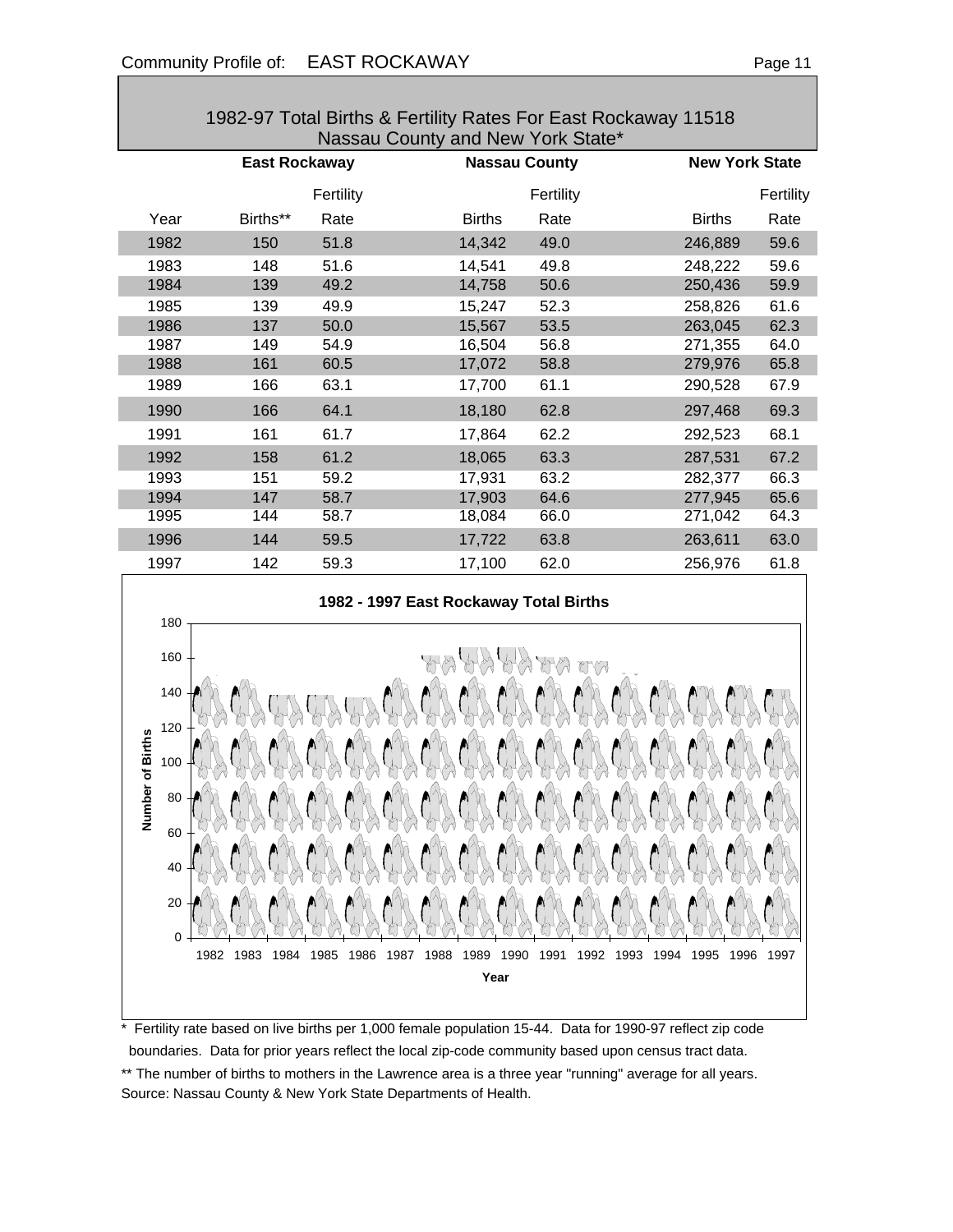## 1984-97 Births To Teen Mothers and Fertility Rates For East Rockaway 11518\*, Nassau County and New York State\*\*

|      | East Rockaway  |           |               | <b>Nassau County</b> |               | <b>New York State</b> |  |  |
|------|----------------|-----------|---------------|----------------------|---------------|-----------------------|--|--|
|      | Teen           | Fertility | Teen          | Fertility            | Teen          | Fertility             |  |  |
| Year | <b>Births</b>  | Rate      | <b>Births</b> | Rate                 | <b>Births</b> | Rate                  |  |  |
| 1984 | 1              | 4.1       | 668           | 12.2                 | 25,658        | 35.7                  |  |  |
| 1985 | 1              | 4.2       | 711           | 13.4                 | 25,470        | 36.4                  |  |  |
| 1986 | $\overline{2}$ | 6.4       | 685           | 13.4                 | 25,134        | 37.0                  |  |  |
| 1987 | 3              | 8.7       | 677           | 13.8                 | 25,080        | 38.0                  |  |  |
| 1988 | $\overline{4}$ | 12.1      | 663           | 14.1                 | 25,861        | 40.3                  |  |  |
| 1989 | 3              | 9.0       | 679           | 15.0                 | 26,593        | 42.7                  |  |  |
| 1990 | 3              | 9.2       | 674           | 15.6                 | 26,553        | 44.0                  |  |  |
| 1991 | 2              | 4.7       | 672           | 16.0                 | 26,216        | 44.1                  |  |  |
| 1992 | 1              | 2.9       | 629           | 15.1                 | 25,330        | 43.4                  |  |  |
| 1993 | 1              | 3.9       | 700           | 18.4                 | 25,515        | 44.3                  |  |  |
| 1994 | $\overline{2}$ | 5.2       | 682           | 18.2                 | 25,852        | 45.3                  |  |  |
| 1995 | 2              | 7.1       | 668           | 18.0                 | 24,805        | 43.6                  |  |  |
| 1996 | $\overline{2}$ | 8.1       | 637           | 15.8                 | 23,864        | 41.8                  |  |  |
| 1997 | 2              | 7.9       | 561           | 13.9                 | 22,185        | 38.5                  |  |  |





\* The number of birth to teen mothers in the East Rockaway area is a three year "running" average for all years.

\*\* Fertility rate based on live births per 1,000 female population 15-19. Data for 1990-97 reflect zip code boundaries. Data for prior years reflect the local community as comprised by census tracts. Source: Nassau County & New York State Departments of Health.